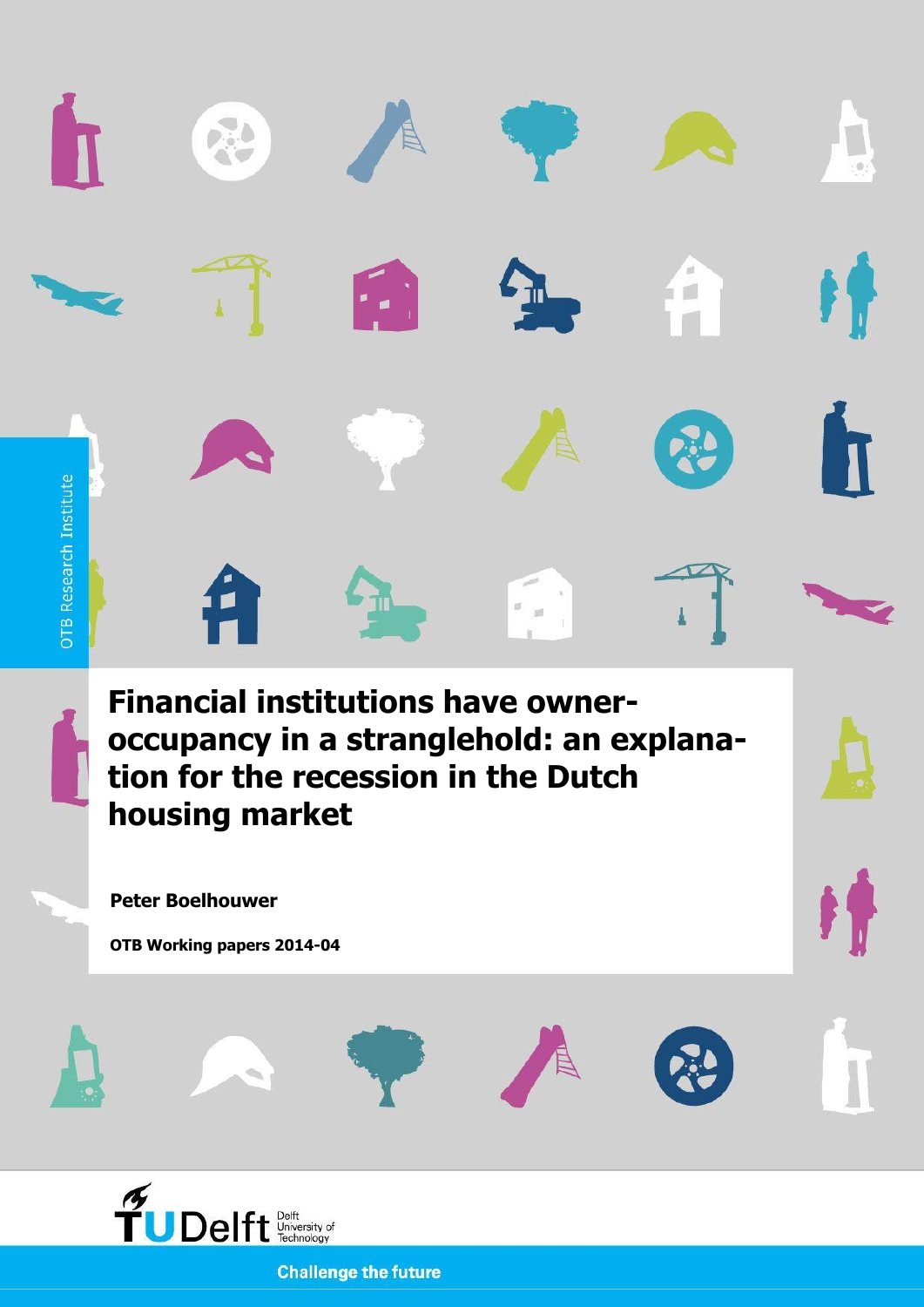OTB - Research for the Built Environment Delft University of Technology Jaffalaan 9, 2628 BX Delft, The Netherlands Tel. +31 (0)15 278 30 05 Fax +31 (0)15 278 44 22 E-mail mailbox@otb.tudelft.nl http://www.otb.tudelft.nl

 Copyright 2014 by OTB Research Institute for the Built Environment No part of this report may be reproduced in any form by print, photo print, microfilm or any other means, without written permission from the copyright holder.

OTB - Research for the Built Environment seeks to make a visible contribution to society by helping to solve social problems in the field of the built environment. We do this by means of our specialist scientific research in this area as part of Delft University of Technology and in close cooperation with faculties. The emphasis lies on scientific impact and social relevance. We aim to increase the significance of scientific research, while continuing to focus on the vital exchange between problem-oriented and practically applicable research.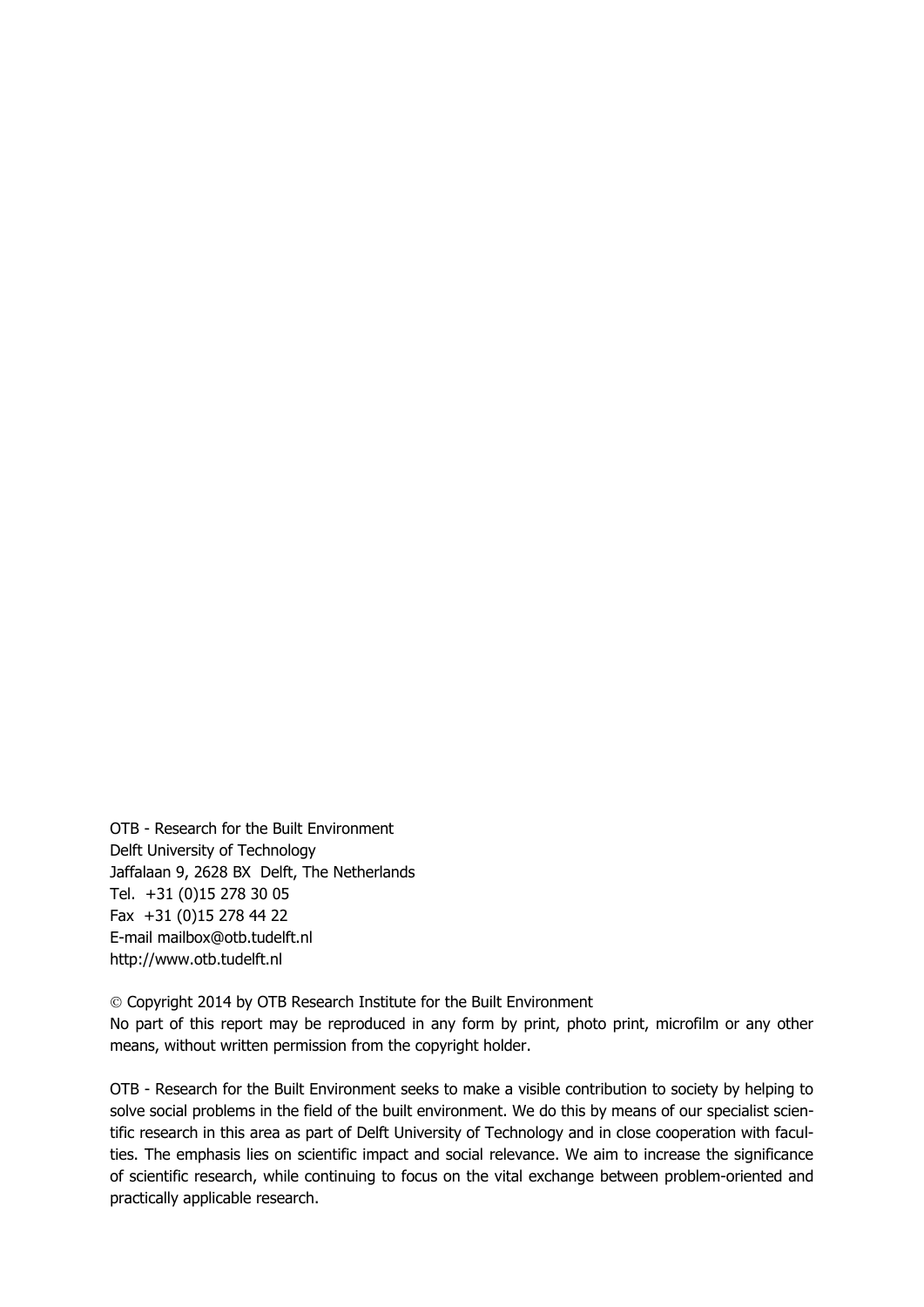# **Financial institutions have owner-occupancy in a stranglehold: an explanation for the recession in the Dutch housing market**

**Peter Boelhouwer**

Delft University of Technology, OTB - Research for the Built Environment, P.O. Box 5030, 2600 GA Delft, the Netherlands, e-mail: p.j.boelhouwer@tudelft.nl

OTB Working papers 2014-04

## **Abstract**

Like many other West-European countries, the Dutch housing market fell into a depression since the fall of Lehman Brothers at the end of 2008 and the credit crunch started. After 2010, many housing markets in Europe recovered from the financial crisis and experienced growing house prices again. This was however not the case in the Netherlands. The housing market did not recover and was hit even more in 2012. This contribution gives an explanation for this remarkable event. It's argued that the operation of several important financial institutions and the housing policy of the Dutch government gives a plausible explanation for the problems on the Dutch housing market and the fall of Dutch prices more specific.

**Keywords:** Financial institutions, housing ownership, recession, Dutch housing market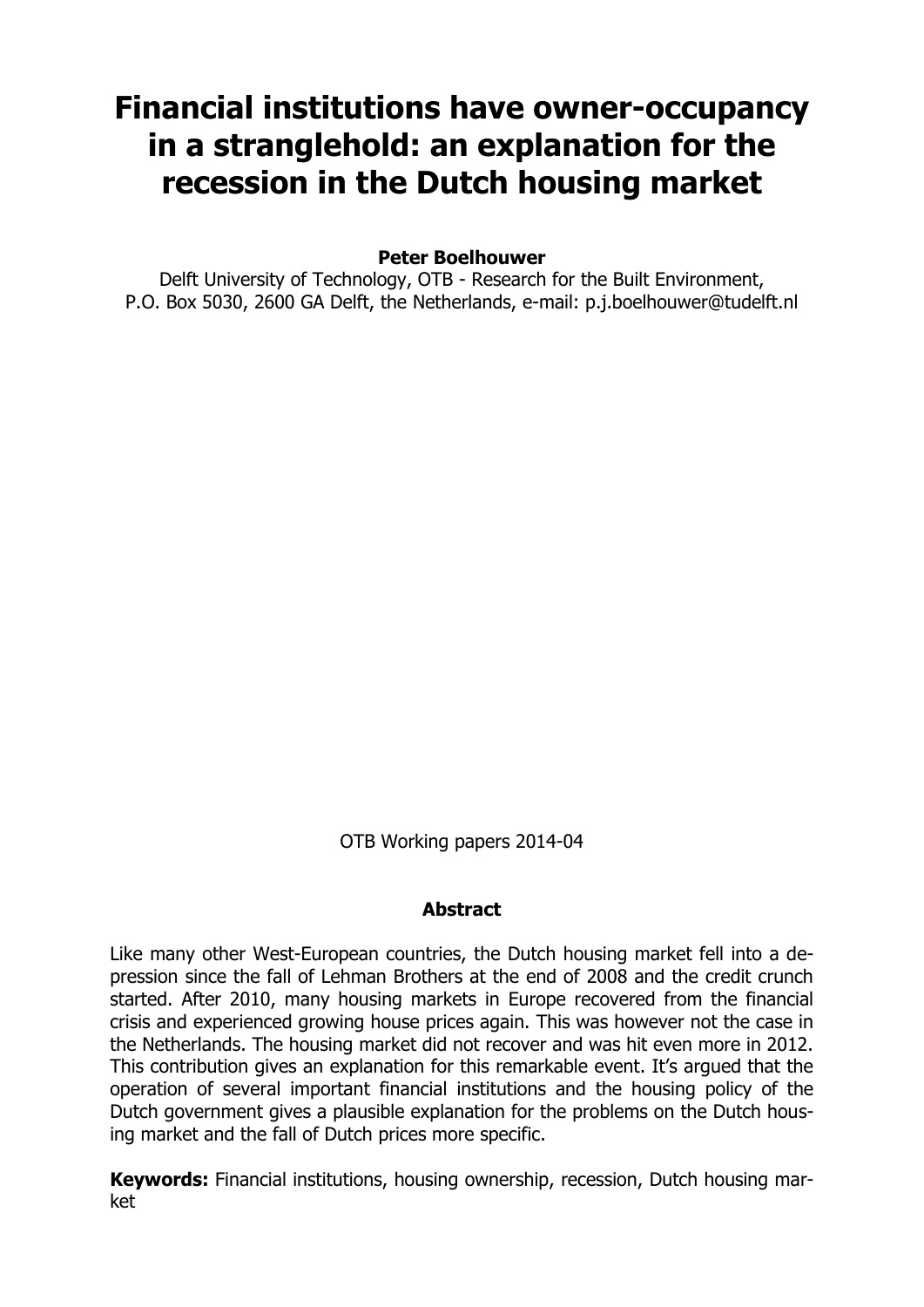#### **1. Introduction**

The important role that developments on the housing market play in the general economy became painfully clear during the economic recession of 2008. From 2007 onward, some disturbing messages from the United States spoke of risky mortgage lending. The risk had been largely masked by ever-increasing house prices: homeowners who defaulted merely had to sell their property in order to pay off all their arrears. The real problems surfaced when the ever-decreasing interest rates started to climb. Many American homeowners have borrowed at variable interest rates, so they immediately felt the effect. Repossessions, when combined with declining house prices, have a disastrous effect on housing markets. Such was the experience in several European countries before 2000 (i.e., the Netherlands, Britain, Finland, and Sweden). Ever since the subprime mortgage lending business triggered a global economic crisis, most West European governments have taken crisis measures that affect the general economy. Many of them have also taken action to stabilize housing markets, although the decision to do so depends strongly on whether their national housing markets have indeed suffered from the crisis (Boelhouwer et al., 2011, p.1). In the Netherlands, Belgium, England, Ireland, and Spain, the fear of rising levels of mortgage default and repossessions led to a series of measures to prevent evictions and protect low-income homeowners. The amount of demand-side stimulation to support the housing market was significant in France, England, Ireland, the Netherlands, and Spain, as their governments tried to ease the downward trends of house prices. An important measure taken in France, the Netherlands, England, and Ireland was to clear the market of unsold dwellings by encouraging take-up by social housing providers. Several countries, including Belgium and France, stimulated the additional production of social or public rental housing as an anti-cyclical measure. Austria and Sweden, on the other hand, made no large-scale additional housing interventions, while Germany has not taken any crisis-oriented housing market measures at all (Boelhouwer et al., 2011, p.8).

Around 2010, house prices stabilized in most European countries, with the exception of Spain and Ireland, and even started to rise in several countries (see Figure 3). To explain why Spain and Ireland were hit so much harder and why the price decline has lasted longer there, we should consider the speculative nature of housing production and the steep rise in prices in these countries during the period 2000-2007. As many new projects proved unsalable, they distorted the market by putting continual pressure on it. In the Netherlands too, a cautious price recovery set in during 2010 lasting a few months. From 2011 on, however, house prices and sales in the Netherlands, unlike most other West European countries, again fell into a spiral of decline (Figure 1).



**Figure 1. Real and nominal house prices in the Netherlands, 1965-2013 (Q1)**

Source: NVM, OTB calculations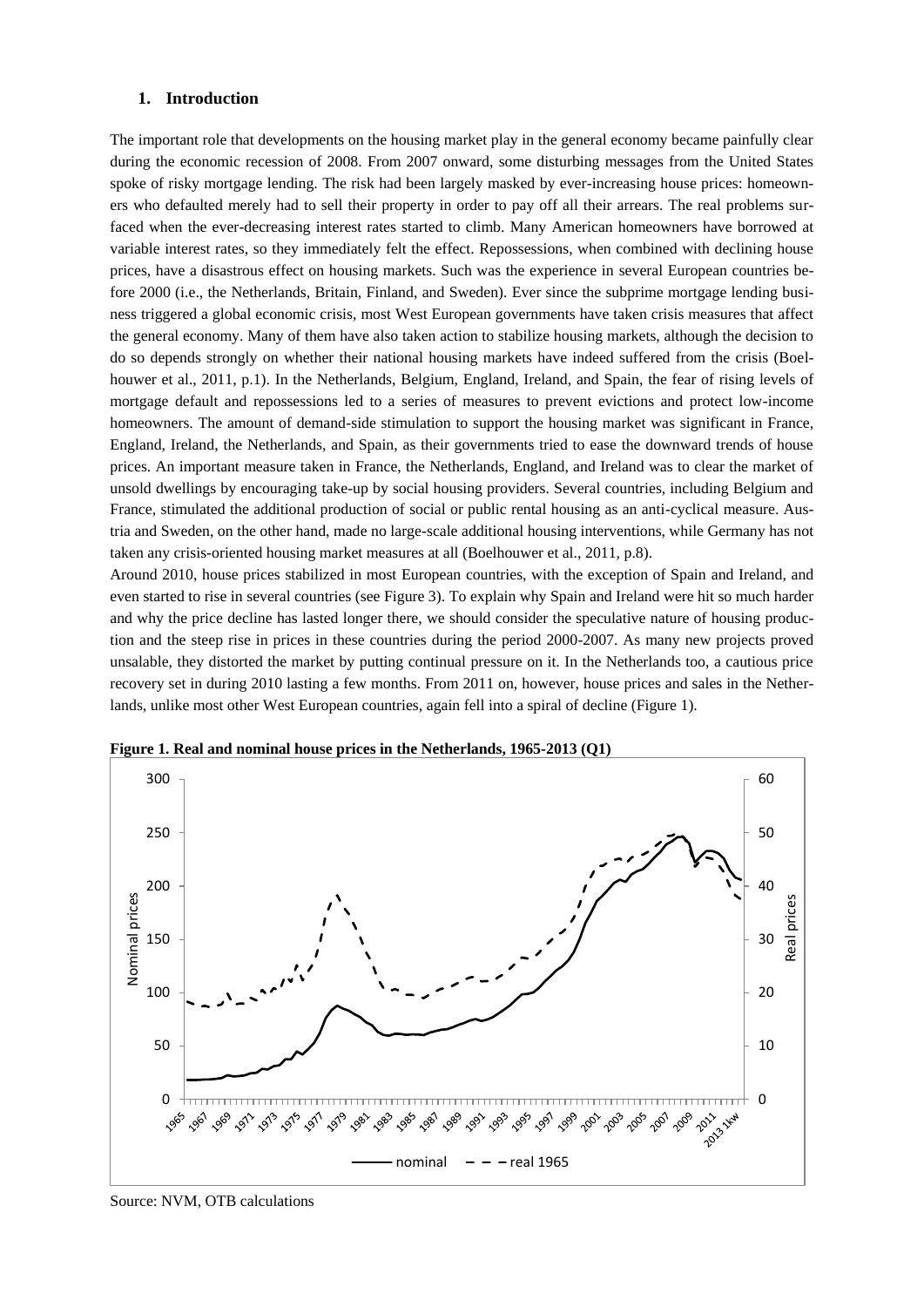Since the end of 2008, nominal sales prices have dropped by 18% (in real terms by nearly 30%), the number of sales transactions have fallen from roughly 225,000 to 100,000 dwellings per year, and the number of new dwellings sold per month is only around 1,000 (down from over 4,000 before 2008).

This paper considers several explanations for the Dutch situation, which is unique from a European perspective. Attention is first drawn to the possible effect of the country's generous tax regime for mortgage interest deduction. There is no limit on the amount that can be deducted, and the deduction can be taken from the top of the income, which, for those in the highest tax bracket, implies a tax subsidy of 52%! This sizeable fiscal subsidy partly explains the appeal to Dutch households of maximizing their mortgage debt over a long period, which is one reason why the Netherlands has the highest national mortgage debt in Europe (in 2012 around 665 billion Euro, 125% of GDP). Another explanation investigated here is the presence of a speculative bubble, defined as a price increase that cannot be attributed to underlying fundamentals. In that case, households speculate that prices will rise in the future; on the basis of this assumption, they are willing to spend more on their acquisition. Another explanation in the same vein is that for decades the prices have risen faster in the Netherlands than in surrounding countries, a development that eventually precipitates a price correction. Finally, attention is drawn to the effects of several measures to restrict credit, which various Dutch financial institutions have introduced in the country's mortgage market since 2011.

#### **2. Effects of mortgage interest deductibility and higher prices**

As pointed out in the introduction, the treatment of home ownership in the Netherlands is unique from a European perspective (see e.g., Haffner, 2002; Wolswijk, 2010). Wolswijk argues that under a neutral fiscal regime for housing, interest deductibility is justified as a means to deduct expenditures from (taxable) earnings, in line with the principle that if benefits are taxed, costs can be deducted. The Netherlands, however, deviates from this principle; with Europe's least restricted regime for interest deductibility, taking up a mortgage loan coupled with capital insurance is fiscally favored here. "In many other European countries the importance of this instrument has decreased somewhat over time as several EU countries have introduced or strengthened limitations on the deductibility of interest payments. In addition, the marginal tax rate at which interest payments can be deducted has fallen in many countries as a result of the tax reforms introduced around the turn of the century" (Wolswijk, 2010, pp. 162-163) (see Table 1).

Having noted that the Dutch government applies a generous taxation regime to home ownership, we shall now consider whether this could explain the steep drop in prices since 2010. To that end, let us turn to Figure 2 for an overview of the development of house prices in a number of West European countries. The beginning of 2008, the year the crisis started, is indexed there at 100. As clearly depicted for the period 1995-2012, prices in the Netherlands were running fairly close to those elsewhere, with the exception of Germany, where nominal prices declined by about 10% till 2008. Although house prices rose somewhat faster in the Netherlands till 2001, the development was definitely less steep afterwards. It is striking that since 2008, as noted in the introduction, house prices have been declining slightly (modest decreases of between two and three percent per year) in all selected countries except Germany. In the first half of 2010, prices started to recover in most countries, including the Netherlands. Yet the recovery in the latter did not persist but slid into reverse, with hefty declines in 2011 and 2012 (dropping 18% over the period 2008-2013 Q1). The contrast with Belgium was stark; there, house prices have already risen by nearly 18% since 2008 (meanwhile, in absolute terms, the price differential with the Netherlands has climbed to almost 36%). Besides the Netherlands, Spain and Ireland also deviate from the European trend. House prices have plummeted there due to the above-mentioned speculative developments.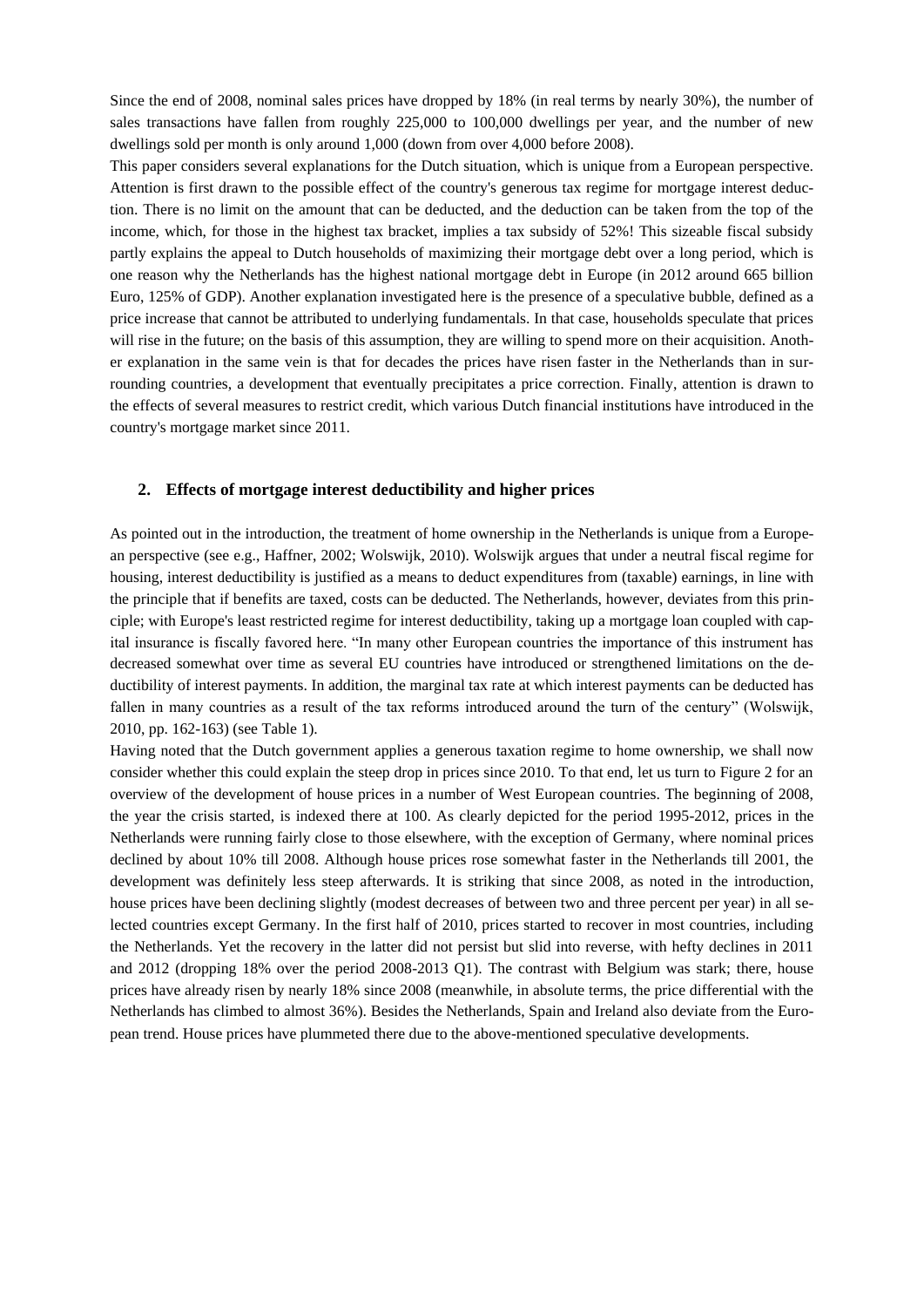

**Figure 2. Nominal house prices in Europe, 1995-2012**

Source: Various national statistics, calculations Onderzoeksinstituut OTB

On the basis of this comparison, we may conclude that while the fiscal treatment of home ownership in the Netherlands may have led to higher house prices (although this level is still quite moderate compared to that in metropolises such as London, Paris, and Munich), the trend in the Netherlands has not deviated from that in the rest of Europe. Thus, neither the divergent fiscal treatment nor the price levels over the past decades can explain the fact that, since 2010, the development of house prices in the Netherlands has been considerably more negative than in a number of other European countries.

#### **3. Speculative bubble on the Dutch owner-occupancy market**

Another explanation for the negative trend in Dutch house prices since 2010 is frequently offered: the deflation of a speculative bubble in which the price does not reflect fundamental value. This distinction between an explanation on the basis of underlying fundamentals on the one hand and the presence of a speculative bubble on the other is highly relevant to policy. In fact, the deflation of a speculative bubble may be seen as a painful but necessary correction of the market. However, a drop in prices that can be explained by the fundamentals is not always inevitable either. Sometimes, fundamentals can be adjusted, for instance, through monetary policy, which could involve setting standards for mortgage lending or providing subsidies tied to interest rates or wages. As noted earlier, Spain and Ireland are prime examples of countries with a housing-market bubble. There, speculative housing sales took place prior to the credit crisis, and the main reason to buy a house was to take advantage of the anticipated price increase. In both countries, construction projects were started before even a single unit had been sold. It was not unusual for a household to purchase multiple dwellings and then flip them upon completion, selling off a number of units at a profit. In that situation, if an economy falls into recession, a backlog of unsold dwellings builds up precipitating a steep drop in house prices. However, this situation did not occur in the Netherlands. Here, also before 2008, new house-building projects were only started once at least 70% of the dwellings had been sold. Moreover, the price development in the Netherlands is explained quite well by the underlying fundamentals. Figure 3 clearly depicts the relation between the development of house prices and the borrowing capacity for the period 1982-2012. That capacity was calculated for four income groups using data from ten periodic housing-need surveys, mortgage interest rates, the lending standards applied by the municipal mortgage guarantee and later the National Mortgage Guarantee (NHG) for low- and middle-income households, and those of the Rabobank (the biggest Dutch mortgage provider) for higher-income households. The group 25% stands for households in the lowest quartile (the 25% with the lowest incomes, whereby the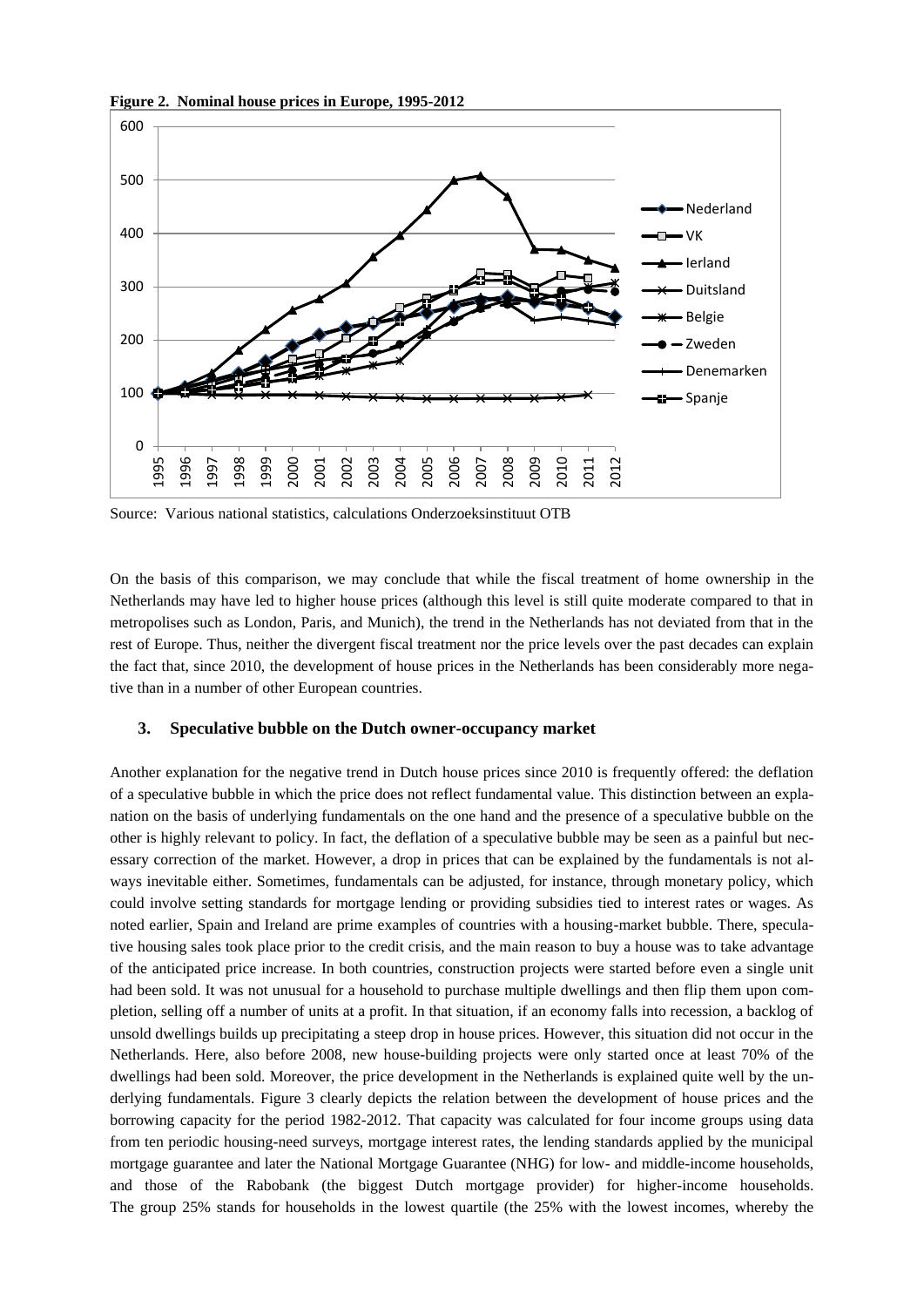graph indicates the borrowing capacity of the highest income in that group) and 90% for the decile (10%) with the highest incomes (taking the lowest income occurring in that group). The graph shows that the development of borrowing capacity explains the change in house prices quite well, though at times with a slight delay.



**Figure 3. Maximum borrowing capacity and house prices, 1982-2012**

Among the explanatory factors for the price increases in the period 2005-2013 (Q1), one in particular is highly convincing for many European countries, namely the development of mortgage interest rates (Figure 4). They declined gradually from 10% in 1990 to just over 4% in 2013. Given that the Dutch owner-occupancy market may be characterized as the archetype of an inventory market, any reduction in the costs of financing would be almost completely absorbed by a rising selling price. In the same vein, the elasticity of the supply in the Netherlands is one of the lowest in the world (Sanchez and Johansson, 2011).

Source: Gemeentegaranties, NHG, Normen Rabobank, various housing need surveys, data processed by Onderzoeksinstituut OTB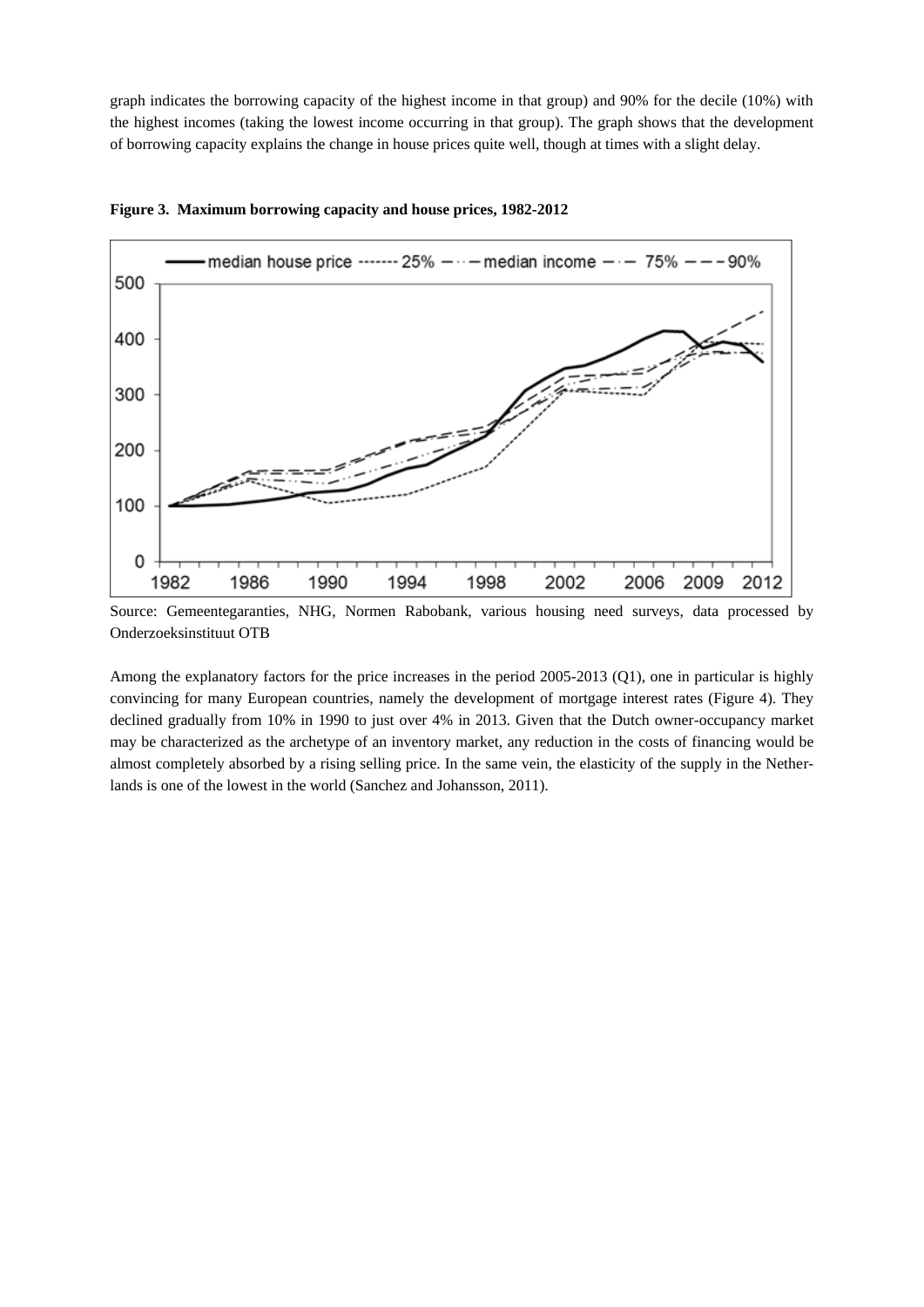



Source: CBS

The relation between the development of house prices and the underlying fundamentals may be clarified in a more sophisticated manner than merely pointing to the development of borrowing capacity. In that regard, Figure 5 gives the dimensions that can be used in the calibration of a model of the development of house prices over the period 1971-2011. (For a detailed description of the model, see Boelhouwer et al., 2004.) In the model, we tried to include as many of the variables that were pre-selected on the basis of the house price literature. Those that ultimately made it into the model are the following: the dummy variable for seasonal correction; the lagged appreciation of the selling price; the interest rate; the level of income; and the long-term equilibrium (Figure 5). The influence exerted by other variables – i.e., rent, unemployment, building costs, and volume of new completions – on the variation in house prices was either absent or statistically not significant. Therefore, their effect was not incorporated in the ultimate model.





Source: Boelhouwer et al., 2004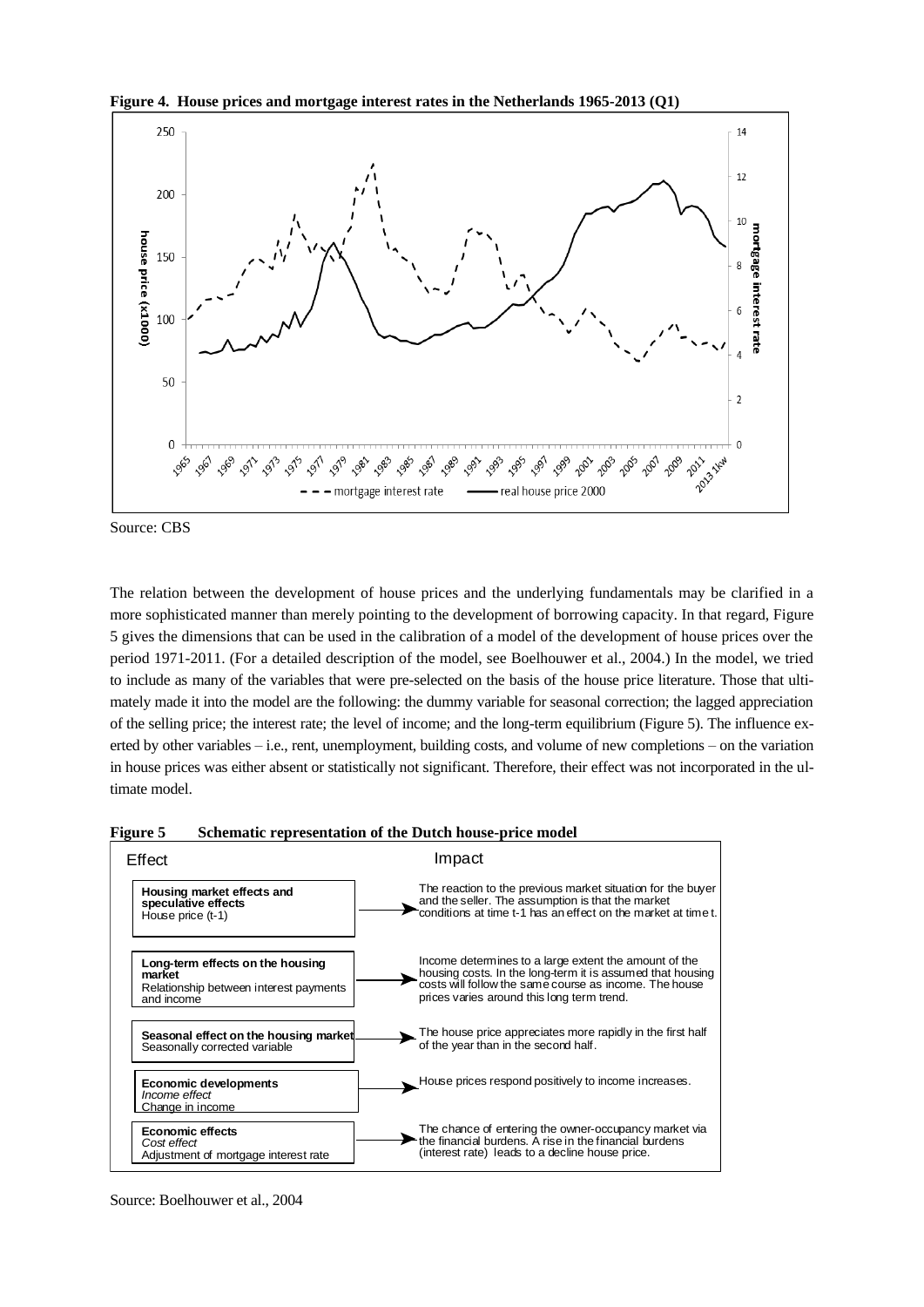#### *House price (dependent variable, speculative effect)*

Many modeling studies expect the current house prices to depend on the prices of preceding periods because of the slow adjustment process of the construction market and the speculative effects (Abraham and Hendershott, 1996; Malpezzi, 1999). These two factors explain the occasionally substantial house-price fluctuations that occur in the short term (bubble builders). In the model, the change attained one period earlier is included as the explanation for the change at time *t.* To model the equilibrium between interest payments and house prices in the long term, the house price fluctuates around a trend.

#### *Long-term equilibrium, housing-market effect*

A precondition for a good time-series model is the presence of a variable that restores long-term equilibrium. Its inclusion is important because the owner-occupancy market is characterized by short-term price fluctuations. A model estimated on the basis of these fluctuations would miss the price equilibrium in the long term and would tend to model market irregularities. Moreover, a speculative overheating of the market might be extrapolated in future scenarios. These speculative effects are taken into account by including a long-term equilibrium between house prices, income and net interest payments in the model. By using these variables, affordability becomes the key factor in the long-run equilibrium (De Vries and Boelhouwer 2009, p.26)

#### *Seasonal effect (dummy), housing-market effect*

An experiment was carried out with a variable that corrects for a seasonal effect. In the first half of the year (spring and summer), the house-price fluctuations are greater than in the second half (autumn and winter). A seasonally corrected variable (+1, -1) follows this pattern; it was expected that the semi-annual effect would have a positive regression coefficient.

#### *Income effect, economic development*

Disposable household income was chosen as the income concept. A positive correlation between the change in income and the change in house prices was expected: if the income rises, a household spends more on housing. Income can have a delayed or a progressive effect on house prices.

#### *Cost effect, economic effect*

The most dominant explanatory variable is the mortgage interest rate. Its importance is self-evident: most owneroccupiers who have moved recently took out a mortgage to finance their new dwelling. It is assumed that the interest rates (nominal or real) will only influence the fluctuations in house prices if the rate itself also changes. If interest rates and price levels remain the same, housing costs do not change. The research material only includes a shift in interest rates when such an adjustment might explain a change in house prices. It is conceivable that a change in interest rates will gradually work its way into price changes. If so, the effect may be delayed or progressive.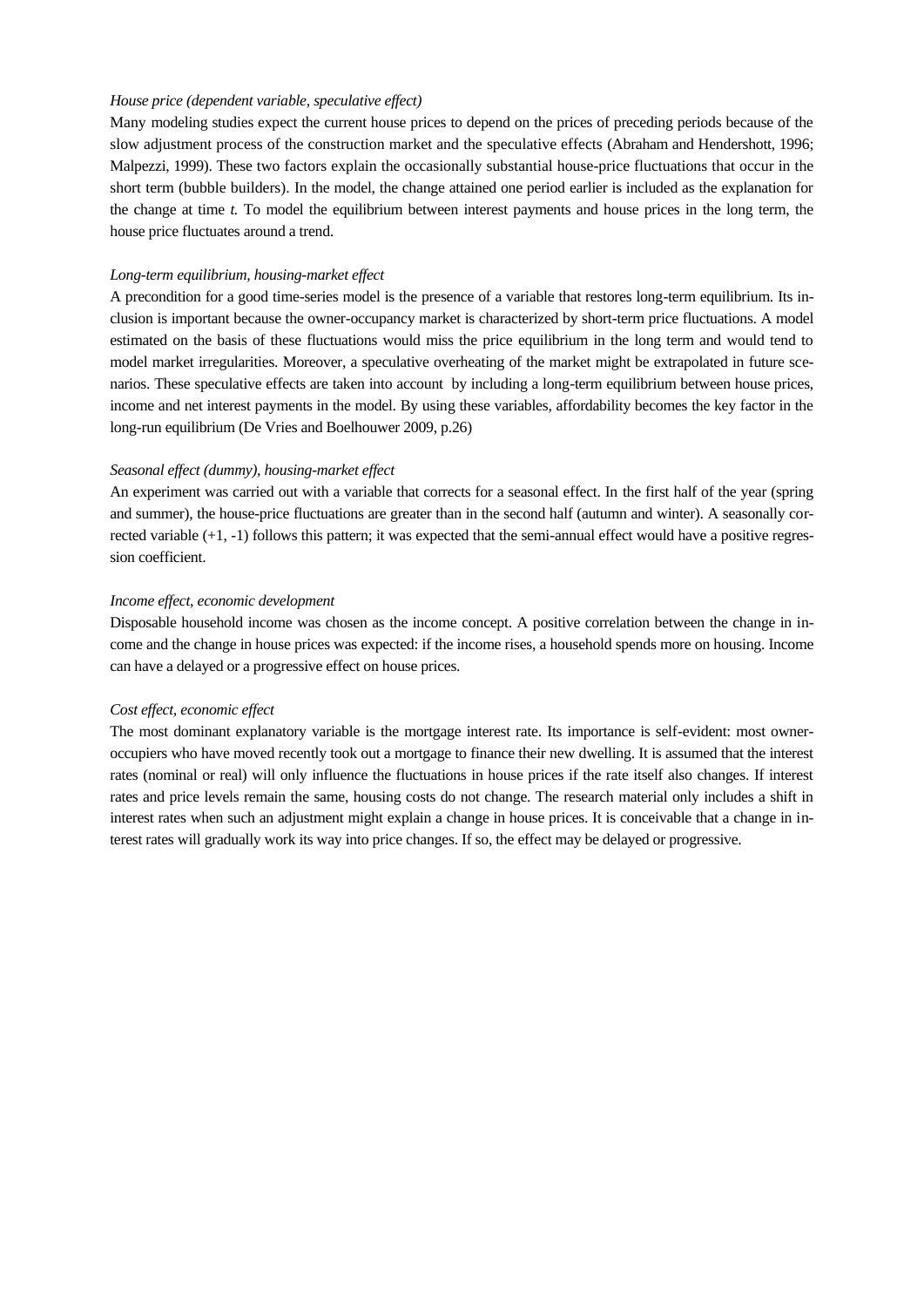

**Figure 6. Real and estimated nominal house prices, 1971-2012**

Source: Boelhouwer and Lamain, 2012

As Figure 6 clearly shows, the estimated and real prices follow a similar course, and the turning points are fairly well explained. Even when the house-price model is only fitted for the period 1978-1995 and the parameters from the comparison for the period 1995-2012 are included, the results are still reliable (Boelhouwer and Lamain, 2012). Alongside the simple comparison of house prices with borrowing capacity, a more sophisticated calibration of a model also reveals that house prices in the Netherlands were not based on speculative developments but can instead be explained by the underlying fundamentals.

The question remains, of course, how these fundamentals have contributed to making the house price development in the Netherlands over the past two years so different from that in the rest of Europe. In the following section, we argue that this divergence can be explained largely by the rationing of the mortgage provision and the choices made by a number of financial institutions: e.g., the Netherlands Authority for the Financial Markets (AMF, an independent supervisor of conduct on the savings, investments, loans, pensions, and insurance markets), the Dutch Central Bank, the Ministry of Finance, and the major banks. The first three institutions jointly constitute the newly instated Netherlands Financial Stability Committee (2012); their representatives discuss the stability of the Dutch financial system and advise the government. In its first meeting on 17 December 2012, the committee emphasized that, to protect the banking sector and the consumers of its services, it is of utmost importance to address the vulnerabilities of Dutch mortgage lending practices. Let us now turn to what are in my view these *presumed* vulnerabilities. The next section will shed light on the harm done to the housing market by taking such *supposedly* corrective action.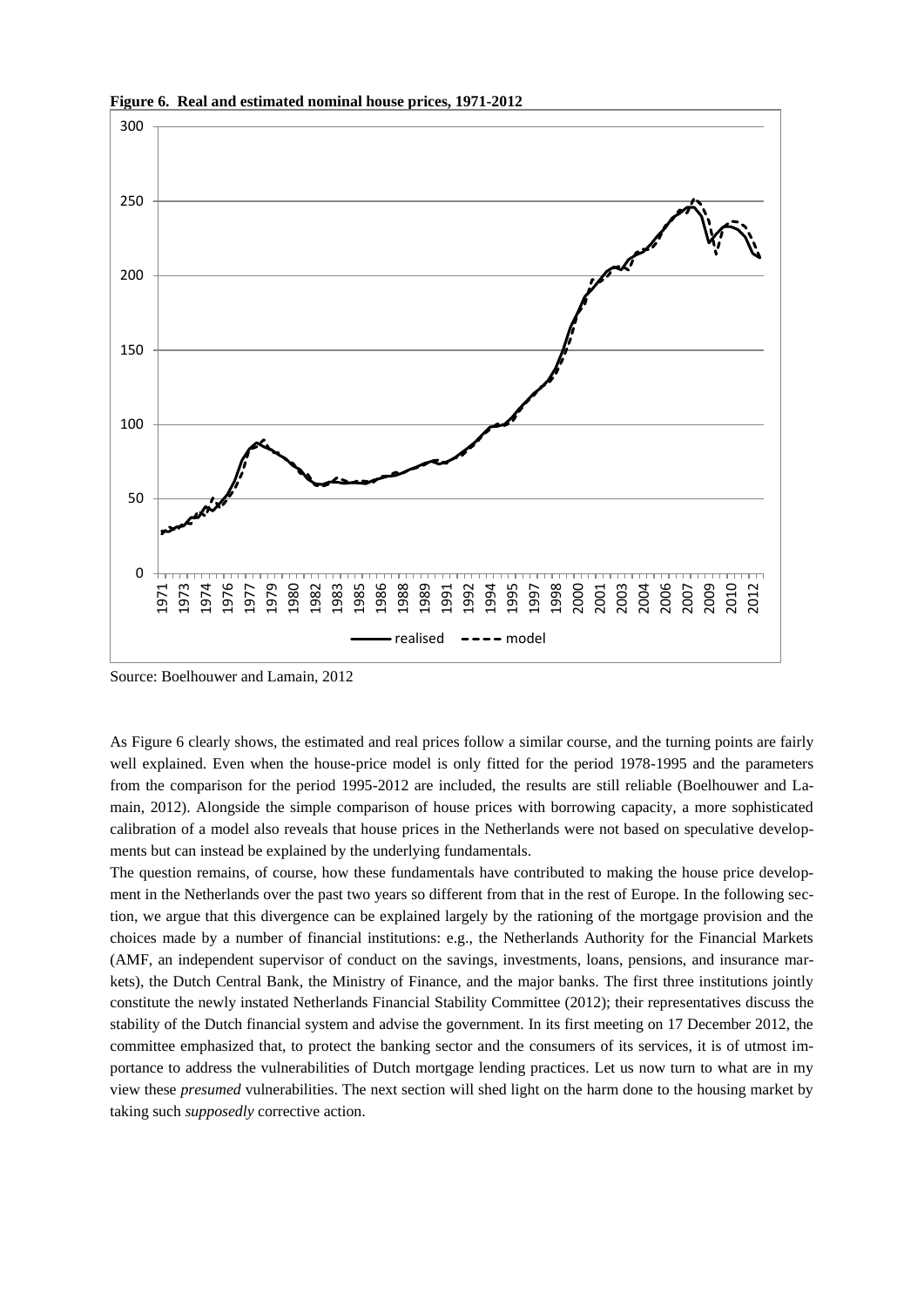#### **4. Financial institutions put brakes on mortgage lending**

As noted in the introduction, mortgage lending has undergone some rigorous adjustment in the Netherlands since 2011. One of the main changes is the introduction of the Code of Conduct for Mortgage Loans (GHF); another is the imposition of stricter criteria for maximum housing costs. Both result in borrowing limits for households. These limits are calculated by the National Institute for Family Finance Information (NIBUD), an organization that sets normative household budgets. The direct effects are manifest in the rules for obtaining mortgage insurance (the NHG) and the regulations that make up the code of conduct (the GHF). The introduction of the GHF in August 2011 ushered in a range of austerity measures in mortgage lending practices. For instance, the tightened norms in the housing-cost tables constructed by the NIBUD are now applied not only by the NHG when reviewing applications but also by almost all mortgage lenders. Further, the maximum loan-to-value ratio has declined to 106%, and restrictions have been imposed on the co-financing of expenditures for upkeep and renovation. In addition, it is now far more difficult for banks to provide tailor-made solutions, which they had commonly done by means of 'explain mortgages' (loans that deviate from the official terms that ignore an applicant's income perspectives). The implication is that, in practice, the future earning capacity of the households is barely taken into account (the volume of explain mortgages plunged from roughly 25 - 30 percent to less than 5 percent in 2012 en 2013). Finally, for households without someone in permanent employment and for independent contractors, it is likewise harder to get a mortgage -- a striking turn of events, given that only 2,000 employees in the entire country were offered a permanent labor contract in 2011.

The NIBUD has also revised its budget norms for housing costs downward since 2011 in response to the drop in purchasing power. In part the adjustment was due to the method of calculation whereby for every Euro less in disposable income, fifty cents is deducted from the housing budget. Thus, a decrease in income has a disproportionately strong effect on the maximum allowable housing costs. The Ministry of Finance, watching from the sidelines, ensures that this onslaught is actually carried out and that proposals by the NIBUD to allow some leeway are rejected. For example, at the end of 2011, the NIBUD proposed a slight increase in the borrowing capacity of dual-income households but the idea found no favor with the Ministry. As a consequence of the new rules, the amount that could be borrowed by dual-income households in particular has declined sharply since 2011. Dual-earners with a modal income saw their maximum borrowing capacity shrink by nearly a third. Many of them are starters with little savings who, despite the fact that house prices in the existing stock have declined, still have less choice on the owner-occupancy market. As shown above in Figure 3, the shrunken borrowing capacity has direct consequences for the development of house prices. When starters give up, filtering households also run into trouble. It is hard for them to sell their house; and if they have to sell, they need to make hefty cuts in the price. This is part of the reason why, in the meantime, roughly 700,000 mostly young households have a mortgage debt that is higher than the value of the dwelling (the condition of negative equity).

#### **5. Rationale for limited mortgage lending by banks**

In view of the above description, one wonders why financial institutions such as the Dutch Central Bank (a proponent of further reducing the LTV), the AFM (the initiator of the restrictive GHF), and the Ministry of Finance (the force behind stricter NIBUD norms) tend to intervene so rigorously in the Dutch mortgage market. There are three reasons, all related to the total mortgage debt: size, risk, and funding.

The size of the debt is perhaps the most important one. Comparatively large from an international perspective, the Dutch national mortgage debt has more than doubled since 1999, from 298 billion Euro to 665 billion in 2012. This makes the Netherlands the front-runner in Europe. The total size of the Dutch mortgage debt as a percentage of GDP is half again as large as Great Britain's and even twice as big as Germany's (Van der Ploeg and Alink, 2012, p. 10). The exceptional international position occupied by the Netherlands has not escaped the notice of international financial institutions such as the IMF, the OESO, and the credit rating agencies. They see the Dutch mortgage debt as a financial risk and recommend reducing it. The Ministry of Finance in particular is afraid that the high debt level would prompt the rating agencies to lower the country's credit rating. The consequence would be that it would cost the Netherlands somewhat more to finance its sovereign debt. An initial lowering of the credit rating by one class would lead to an estimated increase in annual financing costs of between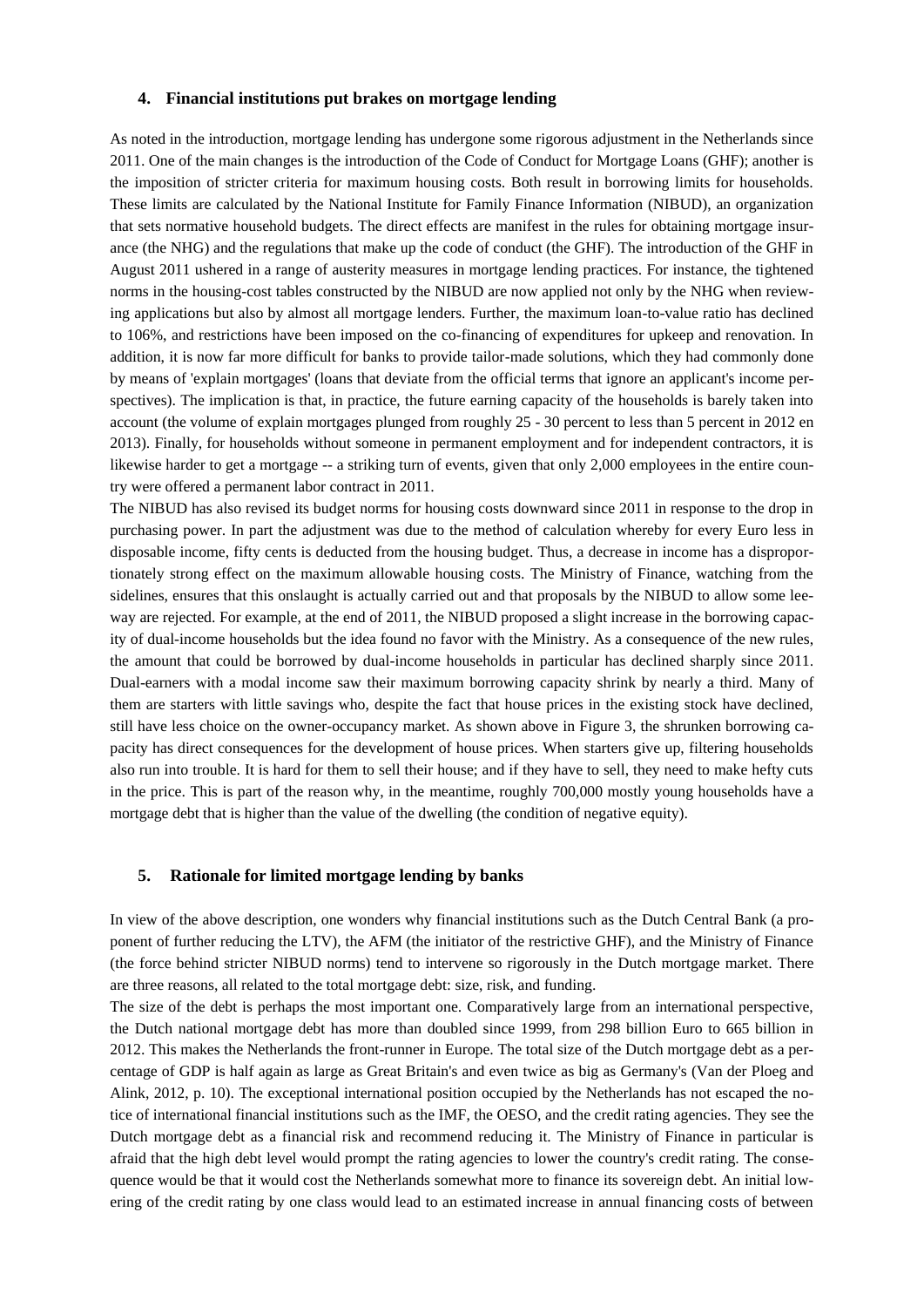four and five billion Euro. This amount, incidentally, pales in light of the more than 300 billion Euro that households have already watched going up in smoke with the declining value of their dwellings.

A second reason for the strong intervention by the financial institutions is that they believe the high national mortgage debt puts both individual households and the government (through revenues foregone because of the mortgage interest deductibility) at too much risk. Given the sharply increased outlays for the mortgage interest deduction and the fact that this regulation is open-ended, the decision to intervene is understandable with respect to government spending. With regard to the risk for individual households, though, it is remarkable in view of their record of mortgage arrears. In fact, for quite a while the Netherlands has had the lowest level of mortgage payment arrears and the fewest execution sales in Europe (Van Hoek and Koning, 2012; Neuteboom, 2008). Furthermore, as Neuteboom (2008) has demonstrated, when corrected for the national context, the Dutch are certainly no more risk-prone on the mortgage market than other Europeans. The British are the exception to this general attitude; it is presumably their neo-liberal spirit that has imbued them with a higher propensity to take risk.

The third reason to reduce the level of mortgage indebtedness is the rule that has been imposed on banks since Basel III. They are now required to increase the amount of their own financial reserves (i.e., to recapitalize). Obviously, this is not conducive to an generous attitude to mortgage provision in the future. The problems faced by Dutch banks are compounded by the fact that, unlike many foreign banks, they are under-capitalized, even though the savings quote of Dutch households is very high from an international perspective. However, those savings are held by the pension funds and are thus unavailable to the banks as collateral for their mortgage portfolios. Nonetheless, until the credit crisis, this was not an insurmountable problem. The Dutch banks could borrow on favorable terms on the international capital market and could sell their bundled mortgages onward on the same international capital market by means of securitizations. Due to the financial crisis brought about by the subprime mortgages, the latter option had recently almost entirely disappeared, while the interest on the equity investment needed for their recapitalization had increased sharply. Since mid-2012, incidentally, Dutch banks have again been trading mortgages through securitization programs. The consequence of this specifically Dutch funding or deposit problem is that since 2008 the mortgage interest rates have been roughly 1.5% higher here than in neighboring countries. Prior to 2008, the interest levels were virtually identical. And this relatively high level of Dutch mortgage interest rates also has a negative influence on the borrowing capacity of households. It is not entirely clear whether it was the stricter criteria or the reluctance of the banks to extend mortgages that caused the volume of mortgage originations to decline so steeply in recent years. Presumably the two develop-

ments reinforce each other.

#### **6. Conclusion and future developments**

This paper has described how the behavior of various major financial organizations has contributed to the deep crisis that envelops the owner-occupancy housing market in the Netherlands. Certain interests of these organizations -- notably a fear of losing their triple-A credit status and the recommendation / requirement to increase their own capital buffers -- carry more weight in their decisions than the problems on the market for owner-occupancy housing. In view of the steep decrease in value that has already occurred and that is yet forthcoming, as well as the collapse of the building production, from the perspective of the housing market and the consequences for households and the overall economy, however, it is doubtful that the impact of their stance has been, and above all will be, good for the country as a whole. Unemployment is rising rapidly in the construction industry (where over 50,000 were out of work at the end of 2012); the number of bankruptcies in that sector is extremely high; and around 700,000 owner-occupiers have a mortgage that exceeds the value of their dwelling. Since 2013, the policy course set by the government that came into power in September 2012 has not only continued rationing credit but has made it tougher to get a loan. Certain measures in particular -- requiring new mortgages to be paid off fully as annuities; imposing harsher housing-cost standards in the NIBUD tables to calculate the affordability of mortgage loans as of January 2012; tapering off the maximum loan-to-value ratio to bring it from 106% in 2012 down to 100% in 2017; and lowering the ceiling for an NHG mortgage insurance from 350,000 Euro in 2012 to 265,000 Euro in 2014 -- have a negative impact. Hardest hit are the starters, who have a key role to play in the recovery of the housing market. Yet a very different range of policy recommendations came out of a par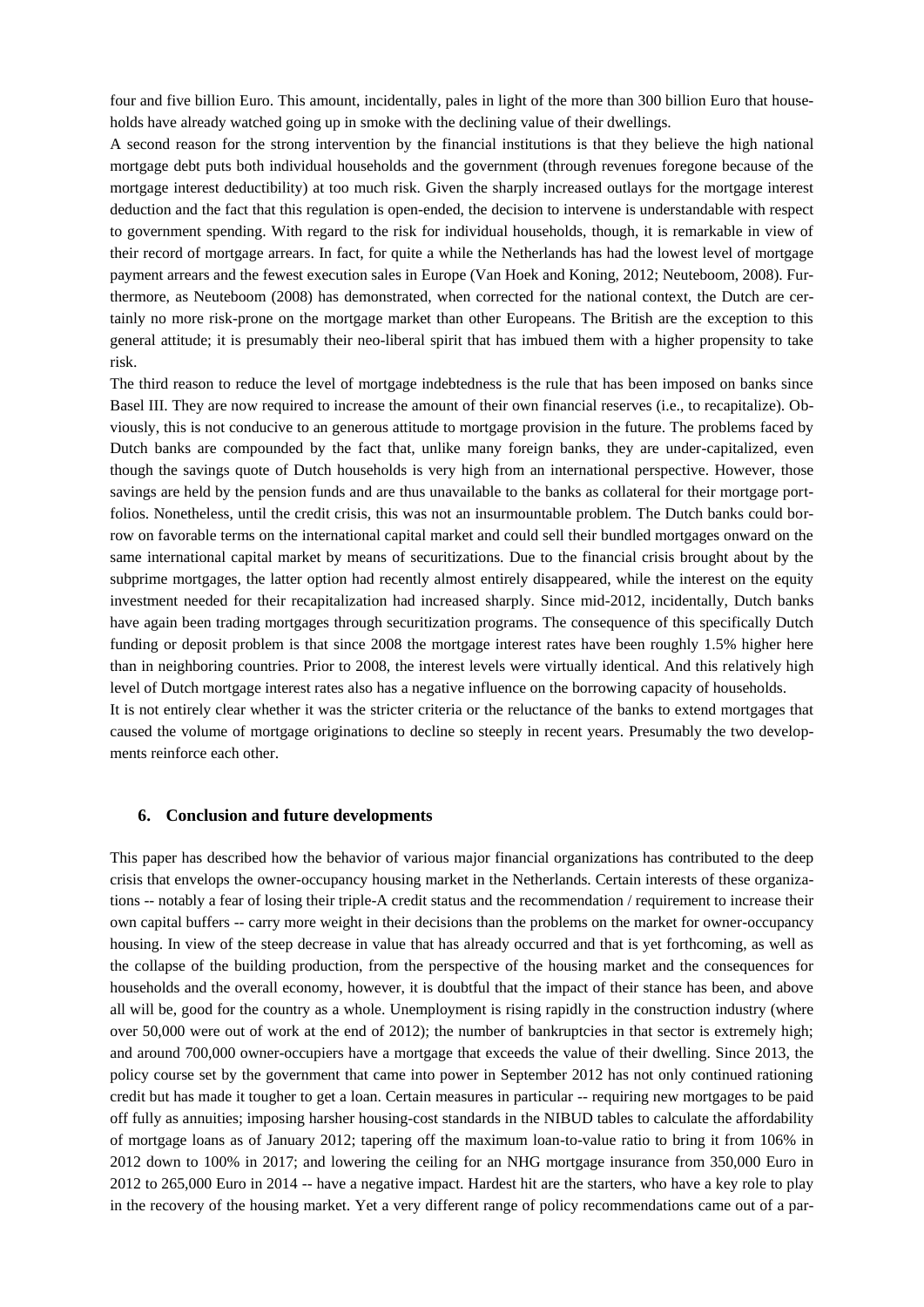liamentary inquiry published in the spring of 2013 that reconstructed the history of twenty years of rising house prices in the Netherlands, but also out of earlier studies by the OECD. As André and Girouard state on the basis of their OECD study, entitled *Housing markets, business cycles and economic policies*, "easy monetary conditions and financial innovations have contributed to excessive lending (especially in the USA) and housing booms, which are at the root of the current financial and economic crisis. In some countries (like the Netherlands), tax provisions (especially mortgage interest deductibility) have also encouraged excessive borrowing. But many excesses in credit expansion would have been prevented by adequate regulation and supervision of the financial system. It is therefore crucial that regulators keep pace with financial innovation, control the level of leverage of financial institutions, avoid pro-cyclical provisioning and capital standards, and improve risk management and transparency. In the short term, the resolution of the crisis requires stopping house prices from overshooting on the downside (in particular by ensuring that mortgages remain accessible to creditworthy borrowers and containing the number of foreclosures) and restoring the normal functioning of financial markets (through the provision of State guarantees, the separation of good from bad assets, and the recapitalization of Banks)." Finally, they argue that, "given the devastating impact of the financial crisis on economic activity worldwide and the limited effectiveness of monetary policy in the current environment, it is essential to support overall demand through targeted fiscal stimulus" (André and Girouard, 2010, pp.126-127). These comments fit in seamlessly with the recommendations made by the ad hoc committee on house prices instated by the Netherlands parliament. The findings of the committee may be paraphrased as follows. For years, and even decades, house prices had deviated from the long-term equilibrium, with major implications for the house-building market and household debt. Because house prices in an inventory market are largely determined by demand in the short to mid term, the government should monitor demand and, if necessary, take stabilizing measures. Promoting the availability of mortgage loans would be a likely instrument. One option in times of falling prices would be a calculated easing, though without making the same old mistakes (Tweede Kamer der Staten Generaal, 2013, p.12). The last of these recommendations contravenes decades of housing market policy in the Netherlands, but also that of the recently installed government. On the basis of the committee's recommendations as summarized above, several alternatives could be considered. Concretely, in the short term, it might be better: *not* to tighten the criteria for extending a mortgage; to support starters on the housing market; and to invest in making the existing housing stock more sustainable. Meanwhile, preparations could be made to implement the structural adjustments to the housing policy proposed previously by various committees (for an overview of these proposals, see Boelhouwer and Priemus, 2012). One such change is a new tenure-neutral subsidy system. Ultimately, the implementation of these proposals would lead to a far more fundamental revision of housing policy than the present government envisions for the remainder of its four-year term. However, a lengthy period of transition, lasting thirty years, is projected, during which time the deductibility of mortgage interest payments can be phased out completely and the rents can gradually be increased to market levels without producing negative side-effects in the short term.

#### **References**

Abraham, J.M. & P.H. Hendershott, 1996, Bubbles in Metropolitan Housing Markets, *Journal of Housing Research* 7(2), 191-207.

André, C. and N. Girouard, 2010, Housing markets, Business cycles and economic policies. In: P. Arestis, P. Mooslechner and K. Wagner, *Housing market challenges in Europe and the United States*, pp.15-39, London, Palgrave Macmillan.

Boelhouwer, P. M. Haffner, P. Neuteboom and P. de Vries, 2004, House prices and income tax in the Netherlands: An international perspective, *Housing Studies* 19 (3), 415-432.

Boelhouwer, P.J., G. Marien, C. Lamain en P. De Vries, 2011, Consequenties van de voorgenomen aanscherping van de hypotheekverstrekking voor het functioneren van de woningmarkt. Onderzoeksinstituut OTB, Delft.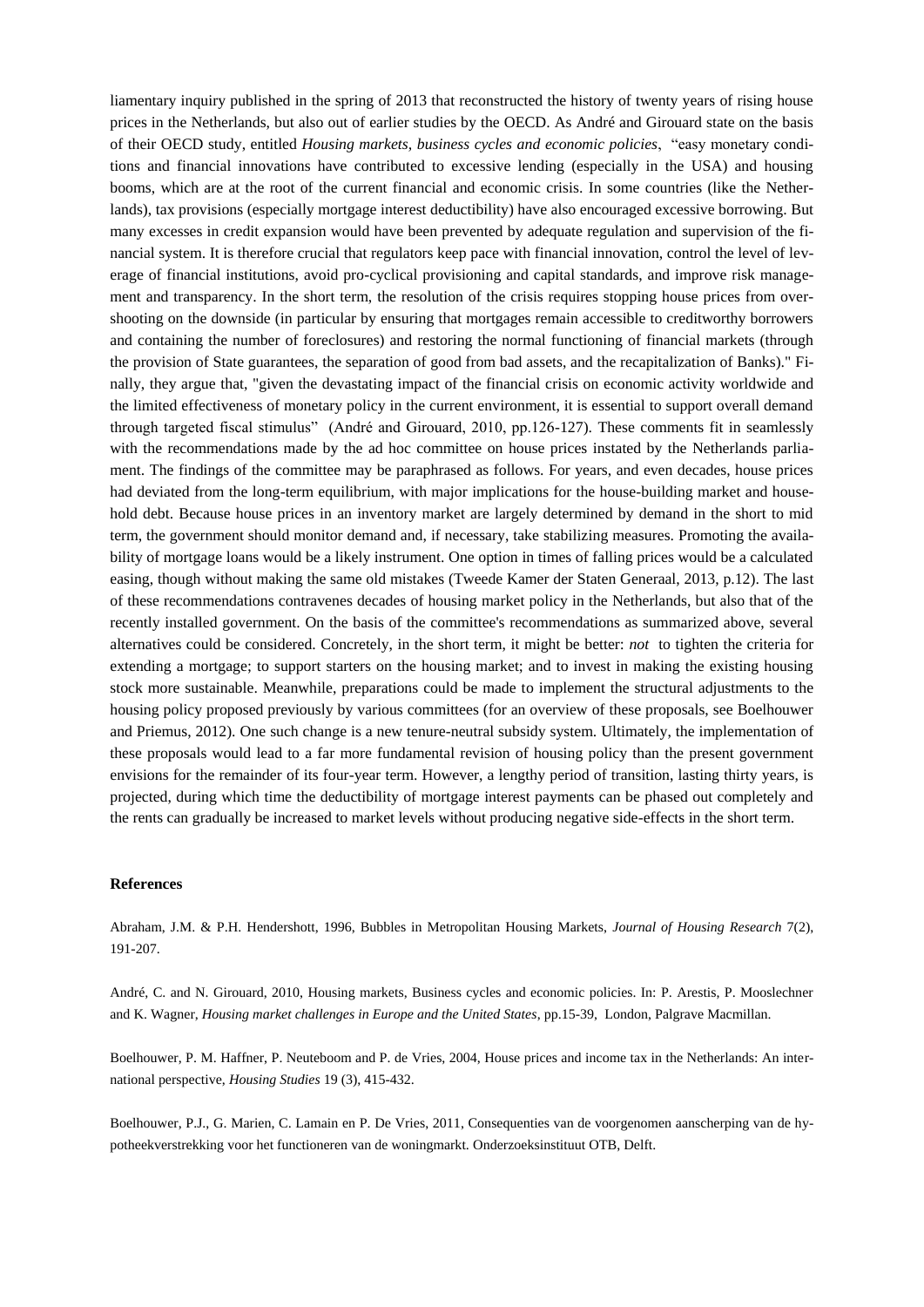Boelhouwer, P.J., K. Dol, J. Hoekstra and M. Oxley, 2011, Crisis measures for Western European housing markets: safety nets for citizens or stimulation of the building sector? Paper presented at the Cambridge conference Housing: the next 20 years. Learning from the evidence.

Boelhouwer, P.J. en C. Lamain, 2012, De woningmarkteffecten van het plan voor een integrale hervorming van de woningmarkt: Wonen 4.0, Onderzoeksinstituut OTB, Delft.

Boelhouwer, P.J. and H. Priemus, 2012, Housing system reform: the opinion of advisory boards versus political reality in the Netherlands, *Journal of Housing and the Built Environment* 27(4), pp.527-542.

Financieel stabiliteitscomité, 2012, Verslag eerste vergadering. Den Haag.

Haffner, M., 2002, Dutch personal income tax reform: an exceptional position for owner-occupied housing. *Housing Studies* 17(3), pp. 521-534.

Hoek, T. en M. Koning, 2012, Situatie op de Nederlandse hypotheekmarkt, EIB, Amsterdam.

Malpezzi, S. 1999, A simple error correction model of house prices. *Journal of Housing Economics* 8, pp. 27-62.

Neuteboom, P., 2008, On the rationality of borrower's behaviour. Comparing risk attitudes of homeowners. DUP Science, Sustainable Urban Areas 21, (IOS Press).

Ploeg, S., van der en E. Alink, 2012, Waarde daalt, restschuld stijgt. *Eigen huis magazine*, oktober 2012.

Sanchez, A. and A. Johansson, 2011, The price responsiveness of housing supply in OECD countries, OECD Economics Department Working Papers, no. 837, OECD Publishing.

Tweede Kamer der Staten Generaal, 2013, Eindrapport, een reconstructie van 20 jaar stijgende huizenprijzen. Den Haag. Tweede kamer.

Vries, P. and P. Boelhouwer, Equilibrium between interest payments and income in the housing market. *Journal of Housing and the Built Environment 24*, pp.19-29.

Wolswijk, G., 2010, Fiscal aspects of housing in Europe. In: P. Arestis, P. Mooslechner and K. Wagner, *Housing market challenges in Europe and the United States*, pp. 158-175. London, Palgrave Macmillan.